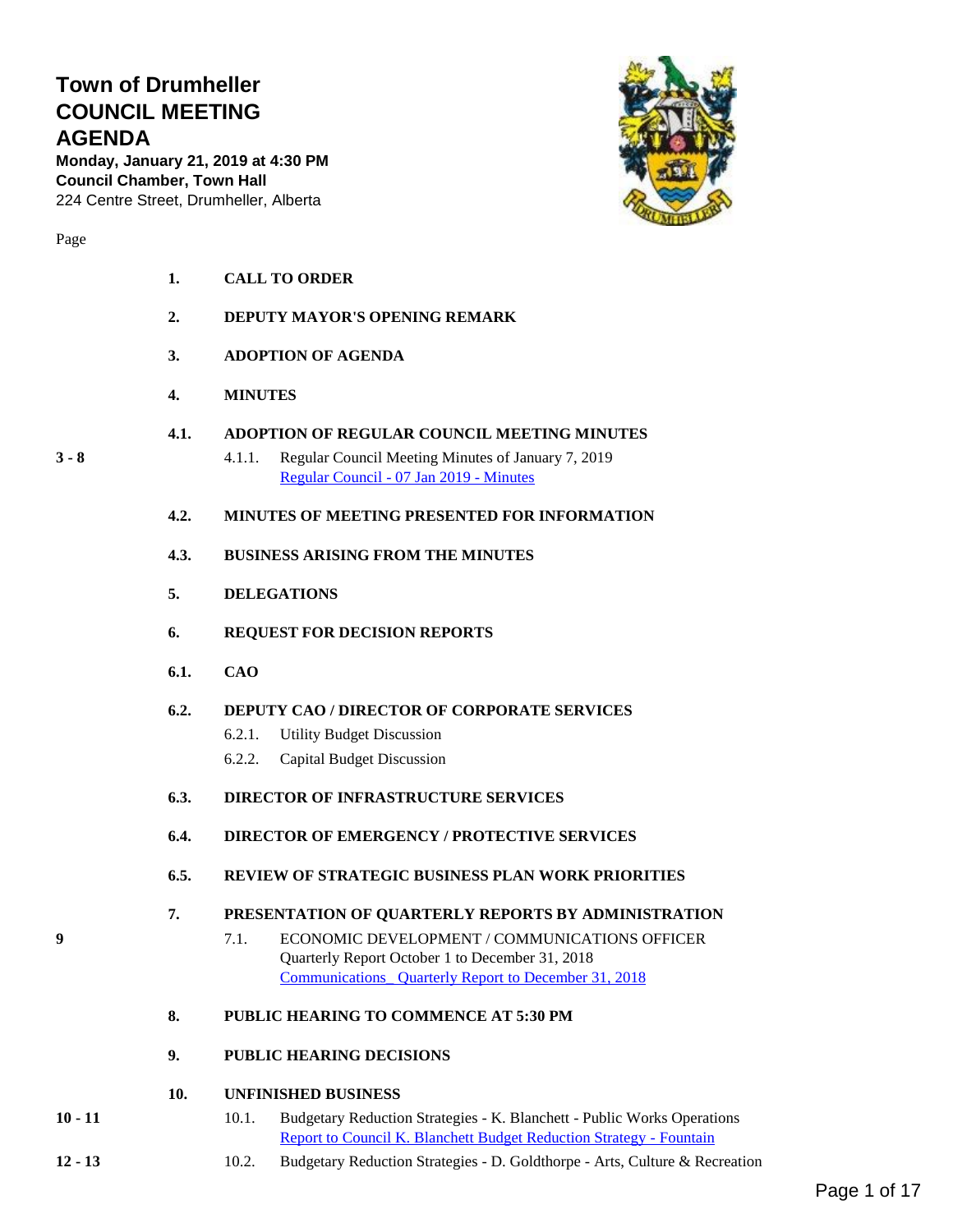#### **11. NOTICE OF MOTION**

#### **12. COUNCILLOR REPORTS**

**14** 12.1. Councillor Garbutt - presentation of Sandstone Manor 2019 Budget for Approval [Draft Sandstone Manor 2019 Budget](#page-13-0)

#### **13. IN-CAMERA MATTERS**

- 
- **15 - 17** 13.1. Labour Matter Staff Long Service Awards Policy Update on Impact of Taxation *(FOIPP Section 23. Local Public Body Confidences)* [Policy 4.02.10.16 Staff Long Service Awards update on CRA Taxation](#page-14-0)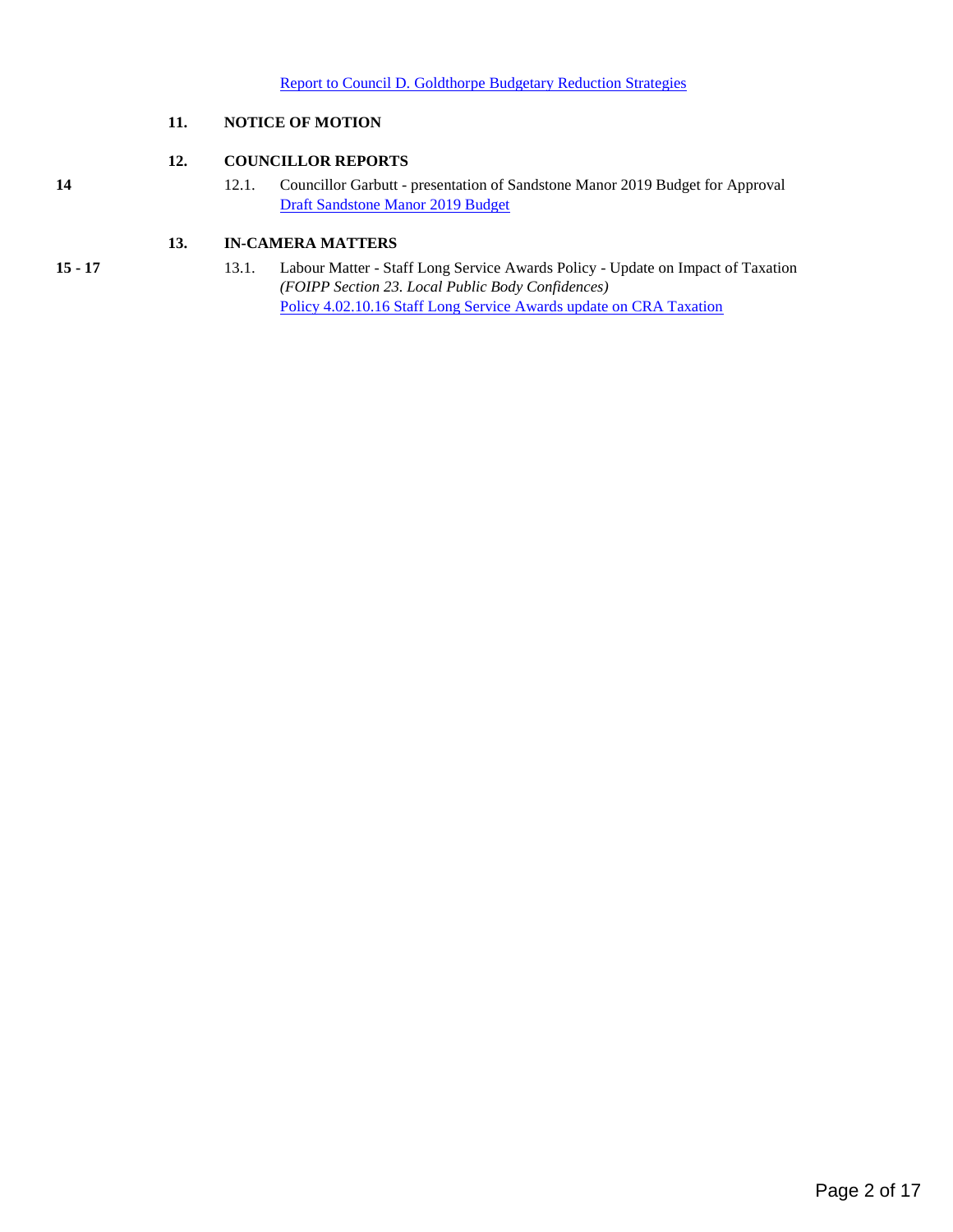## *AGENDA ITEM #4.1.1.*

## <span id="page-2-0"></span>**Town of Drumheller COUNCIL MEETING MINUTES**

**January 7, 2019, at 4:30 PM** Council Chamber, Town Hall 224 Centre Street, Drumheller, AB, T0J 0Y4

## **PRESENT:**

MAYOR: Heather Colberg COUNCIL: Kristyne De Mott Jay Garbutt Lisa Hansen-Zacharuk Tony Lacher Fred Makowecki Tom Zariski CHIEF ADMINISTRATIVE OFFICER: Darryl Drohomerski DEPUTY CAO/DIRECTOR OF CORPORATE SERVICES: Barb Miller DIRECTOR OF PROTECTIVE SERVICES: Greg Peters COMMUNICATIONS OFFICER/ECONOMIC DEVELOPMENT OFFICER: Julia Fielding RECORDING SECRETARY: Libby Vant

## **1. CALL TO ORDER**

Mayor Colberg called the meeting to order at 4:30 PM.

## **2. MAYOR'S OPENING REMARK**

Mayor Colberg wished everyone a Happy New Year and congratulated the Newcastle Community Hall group for their wonderful Ukrainian Christmas Dinner this past Saturday. She noted that several Council members attended the event, which sold out very quickly.

2.1. Councillor Tom Zariski to be sworn in as Deputy Mayor for the months of January and February, 2019.

Councillor Tom Zariski was sworn in as Deputy Mayor for the months of January and February, 2019 by Mayor Colberg.

## **3. ADOPTION OF AGENDA**

**MO2019.01** Garbutt, Hansen-Zacharuk moved to adopt the agenda as presented. Carried unanimously.

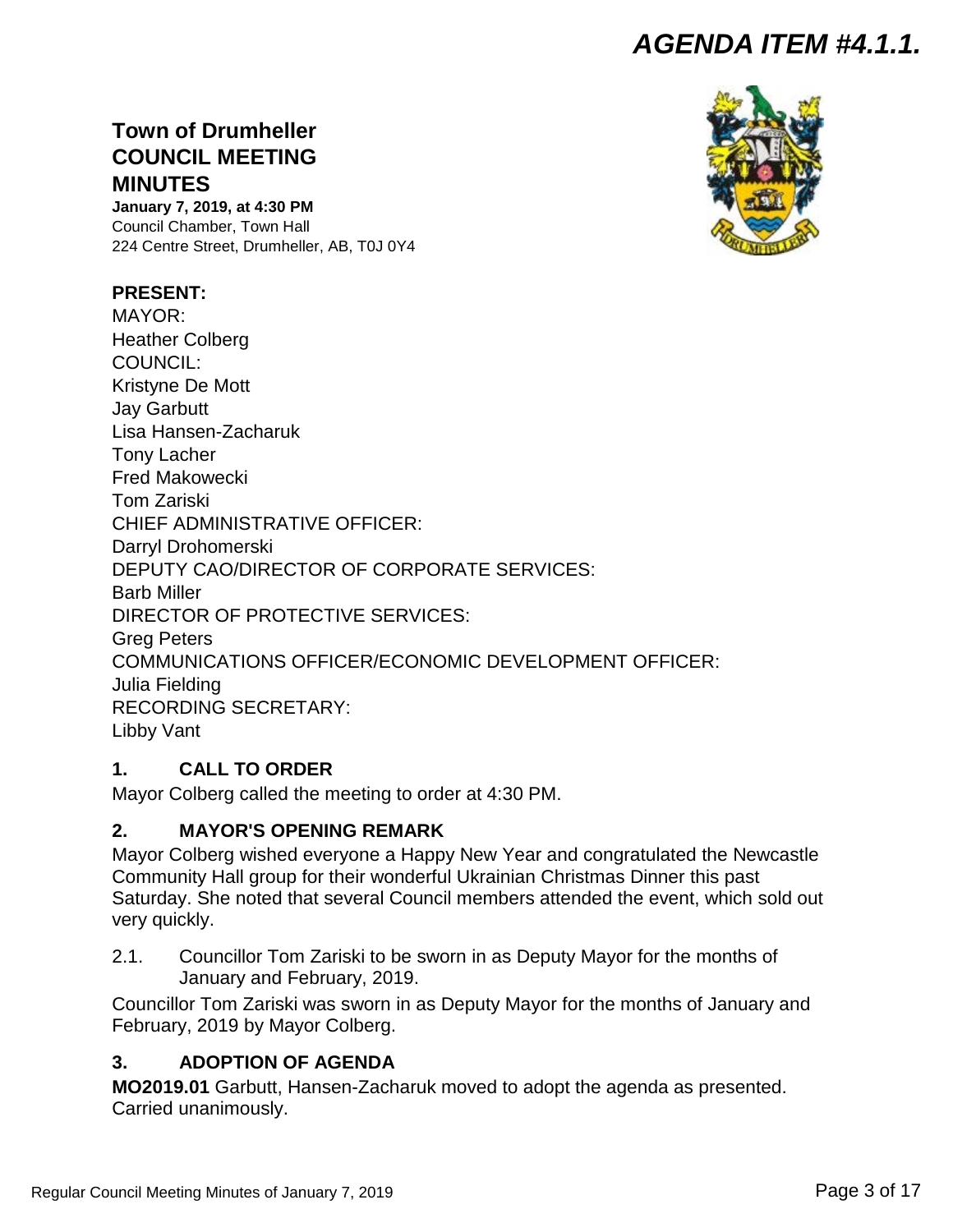# *AGENDA ITEM #4.1.1.*

Regular Council Meeting Minutes January 7, 2019

## **4. MINUTES**

## **4.1. ADOPTION OF REGULAR COUNCIL MEETING MINUTES**

4.1.1. Regular Council Meeting Minutes of December 10, 2018

**MO2019.02** Makowecki, Hansen-Zacharuk moved to adopt the Regular Council Meeting Minutes of December 10, 2018 as presented. Carried unanimously.

## 4.1.2. Special Council Meeting Minutes of December 17, 2018

**MO2019.03** Zariski, De Mott moved to adopt the Special Council Meeting Minutes of December 17, 2018 as presented. Carried unanimously.

## **4.2. MINUTES OF MEETING PRESENTED FOR INFORMATION**

## **4.3. BUSINESS ARISING FROM THE MINUTES**

- **5. DELEGATIONS**
- **6. REQUEST FOR DECISION REPORTS**
- **6.1. CAO**

## **6.2. DEPUTY CAO / DIRECTOR OF CORPORATE SERVICES**

6.2.1. Request for Decision Capital Purchase 2018 - Ironosaurus Wrecks

B. Miller presented a Request for Decision for the 2018 Capital Purchase of the Ironosaurus Wrecks sculpture by Knibb Development for the amount of \$ 50,810.03 + GST for the fabrication and installation of the sculpture located at the BCF entrance. In 2017 in celebration of Canada 150 an agreement between then Mayor Yemen and CAO R. Romanetz and Knibb Developments Ltd. was struck for a piece of outdoor art to be fabricated and installed as a donation from Knibb. The art work has now been fully installed and Knibb has invoiced the Town for the total project costs. Once payment approval of the invoice is received, a cheque will be issued and subsequently exchanged with Knibb, where they will be issuing a donation cheque back to the Town in the equivalent amount. Administration recommends the approval of the capital purchase of this art work. For accounting purposes, the payment of the Knibb invoice will be recorded as a capital asset purchase and a receipt of the donated funds will be recorded as "Other-donated" capital revenue. The art installation compliments the downtown beautification strategy and the presentation of the donation cheque will be photographed and posted on the standard communication platforms.

**MO2019.04** Garbutt, Hansen-Zacharuk moved to approve the payment of Knibb Developments Ltd. invoice no. 10621 for the fabrication and installation of Ironosaurus Wrecks. Carried unanimously.

Councillor Zariski asked the cost to potentially relocate the sculpture. D. Drohomerski replied that the cost would depend on where it would be moved to. He estimated a cost range of \$5,000 to \$8,000 including the iron fencing and boulders.

## **6.3. DIRECTOR OF INFRASTRUCTURE SERVICES**

## **6.4. DIRECTOR OF EMERGENCY / PROTECTIVE SERVICES**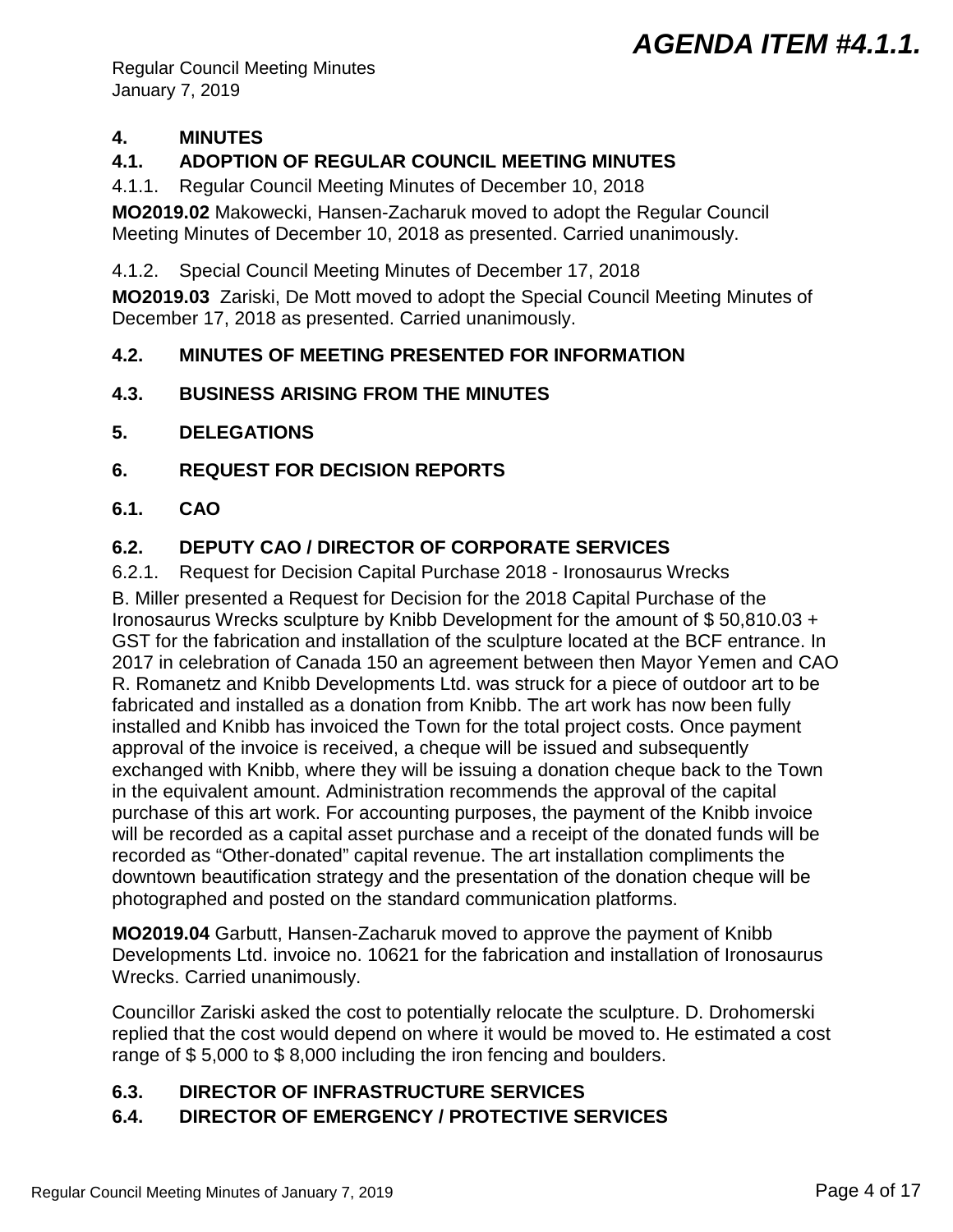## **6.5. REVIEW OF STRATEGIC BUSINESS PLAN WORK PRIORITIES**

6.5.1. Update due on December 17, 2018 - New dates to be assigned

#### **Economic Development Strategy Action Plan**

J. Fielding advised that the Economic Development Advisory Committee worked with CAEP on the Economic Development Strategy Action Plan; they have an action plan and a Top 10 priority listing; timeframes for the priority are for the next five years as well as parking lot items; after this week's meeting they will nominate a representative to present to Council. Update Due on January 28, 2019

#### Emergency Plan - Flood Component – Communication

D. Drohomerski advised that the first flood mitigation strategy communications letter went out to the public in December; the goal is to communicate the "Changing the Channel on Flood Mitigation" newsletter monthly with the next one coming out in three weeks or so. Councillor Garbutt asked the volume of responses to the first communication on this. J. Fielding replied that there has been hardly any response or sign up engagement on this matter so far. Discussion took place on timing of communications and gauging response and engagement by the public prior to flood season. Update Due on January 28, 2019

### Downtown Development Strategy - Terms of Reference / \$

J. Fielding advised that the Economic Development Advisory Committee is currently focused on the downtown core and reviewing a colour palette, blade signs that will have a dinosaur theme, and the potential for having the storefront blade signs included in the Storefront Improvement Grant program. Update Due on January 28, 2019

#### Poverty Reduction Terms of Reference

D. Drohomerski advised that the FCSS department made a presentation to Council on December 17 and advised Council that they would create a Poverty Reduction Task Force to review the data presented at that meeting and take appropriate action. Update Due on February 25, 2019

#### Parks and Recreation Master Plan - Terms of Reference

D. Drohomerski advised that this project has not yet been started as it is a good opportunity for the incoming Director of Infrastructure Services to develop this plan. Update Due on April 1, 2019

#### Elks Building Demolition

D. Drohomerski advised that the Request for Tender for this project closes on January 31, 2019 with a mandatory on site pre-bid meeting with the utilities companies. Update Due on February 19, 2019

#### Dyke Design

D. Drohomerski advised that the preliminary design has been completed and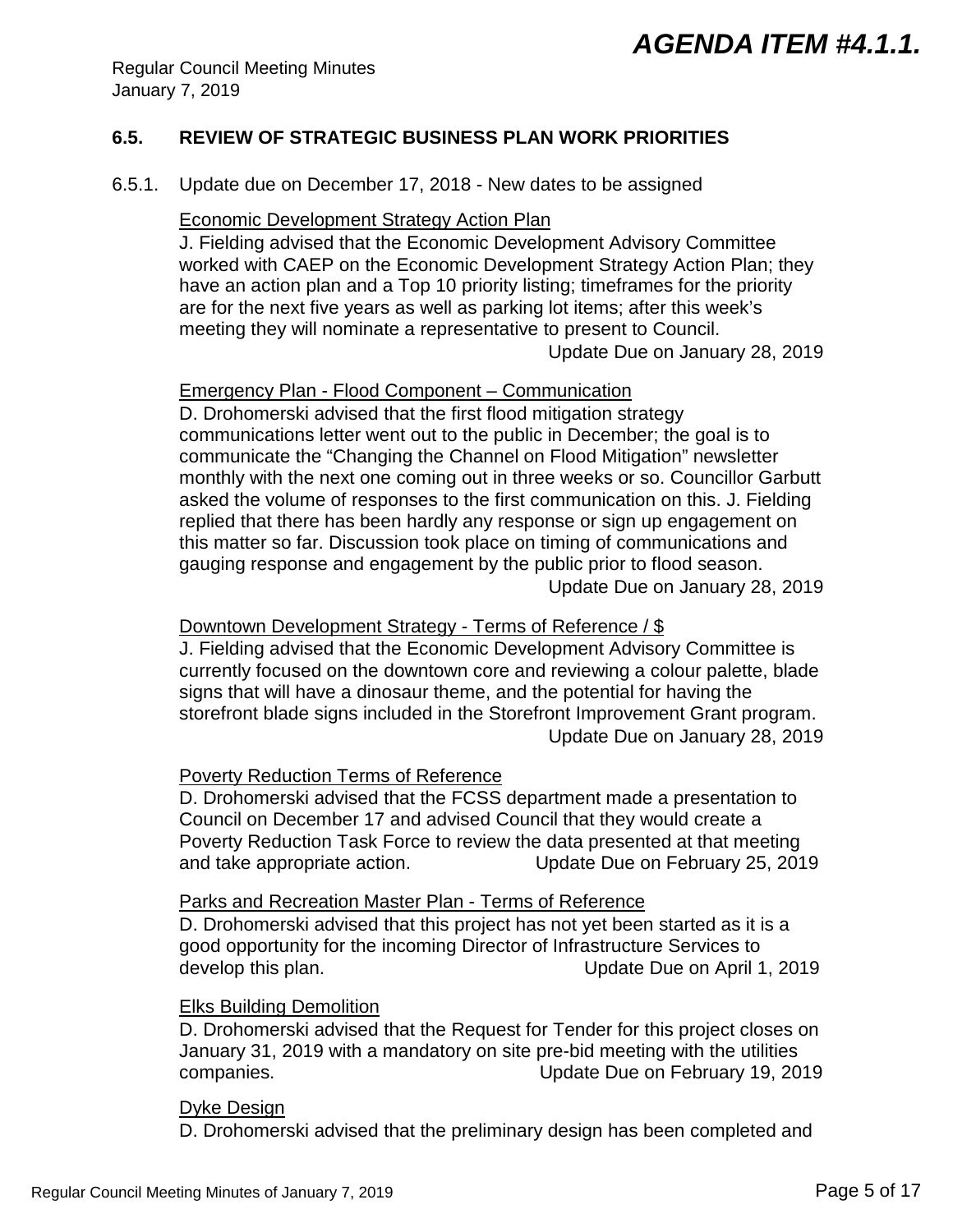## *AGENDA ITEM #4.1.1.*

Regular Council Meeting Minutes January 7, 2019

a Request for Tender is being prepared for early spring.

Update Due on April 8, 2019

Downtown Plaza Phase 1.5 - Capital Budget Discussions

D. Drohomerski advised that: Administration is conducting capital budget discussions this month; need to determine what will happen with the Elks Building site once it has been demolished; would like this work completed prior to tourist season. In response to a question from Council, D. Drohomerski advised that any bricks recovered from the Elks Building demolition would likely be too fragile to reuse for structural purposes – the condition of the bricks would need to be assessed prior to determining the feasibility of reusing them; this would add time to the project and the goal is to complete it prior to the start of tourist season.

Update Due on February 25, 2019

Infrastructure Master Plan TC Asset - Engage Municipal Accountant B. Miller advised that interviews have been conducted for this position; she hopes to have this position in place by January 31.

Update Due on February 4, 2019

## Parking Pay and Play

Mayor Colberg advised that there has been controversy on social media regarding this matter, and clarified that there are only two parking areas under discussion - the hoodoos and the swinging bridge - due the number of visitors those sites receive. She further advised that the Town has to absorb the cost to maintain the parking lots even though they are provincially owned sites. Mayor Colberg reiterated that this matter is for discussion only.

G. Peters advised that, in response to direction from Council, he has investigated options for potential pay parking systems at the hoodoos and the swinging bridge sites. He provided overviews on two system types: an honour box system and a credit card payment system. G. Peters further advised that the honour box system is reliant on people's honesty and his research indicates that a large portion of users simply do not pay through the honour box system. The credit card payment systems includes software that is capable of tracking data such as license plates to identify where visitors have travelled from, repeat visitors, peak dates, and other information that may be of use. He further advised that the revenue estimates provided are conservative.

Mayor Colberg advised that she and other members of Council have met with the Province to identify what other parking options or assistance from the Province would be available for provincial sites like the hoodoos and swinging bridge. Discussion took place on this matter. Councillor Hansen-Zacharuk advised that this item has been tabled multiple times; these assets must be maintained and a way to fund them must be identified. She advised that Click Bait may be an option – a pop up that informs online users browsing our tourist information that "if you enjoy these free amenities please consider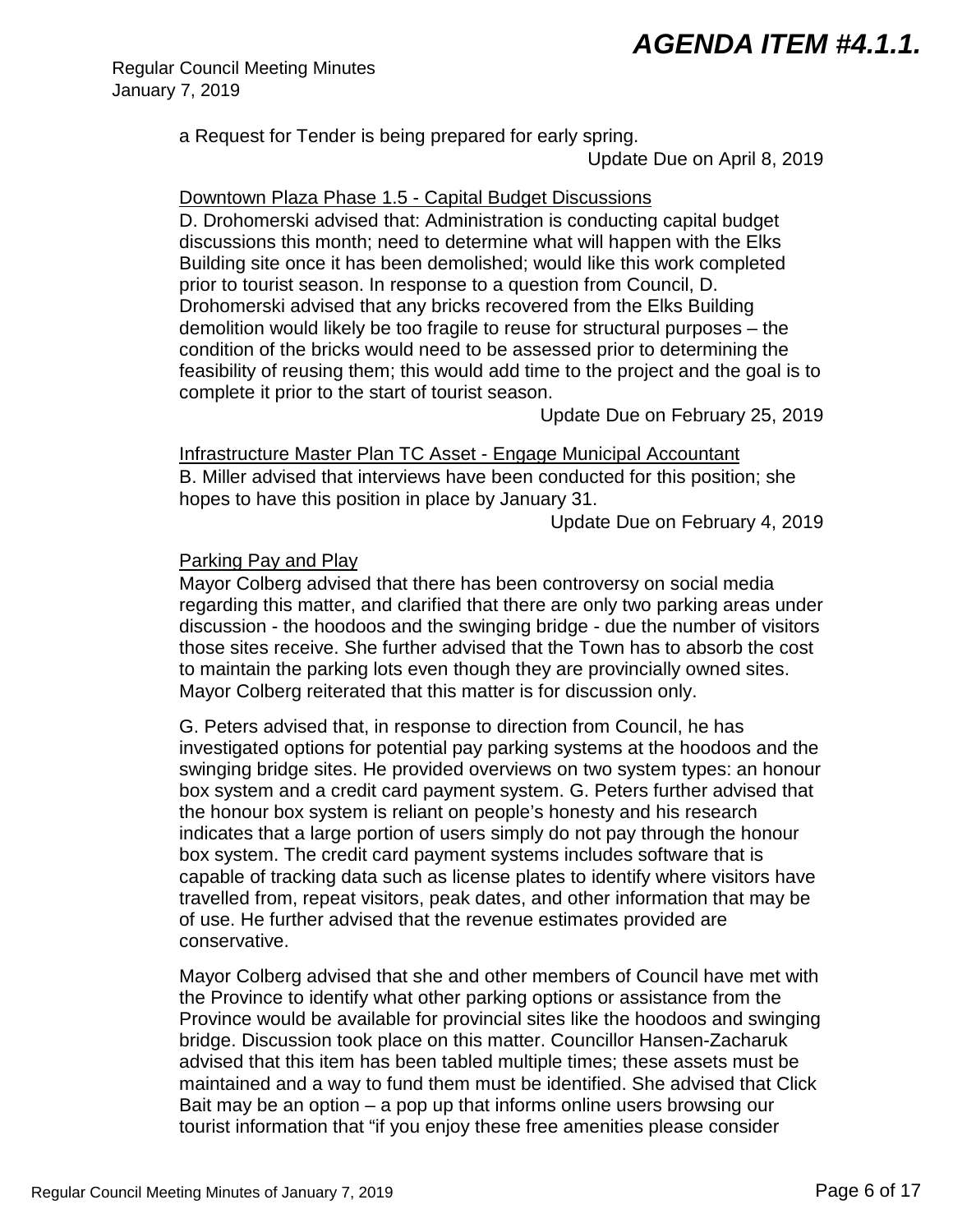Regular Council Meeting Minutes January 7, 2019

> donating". Further discussion on this matter took place. D. Drohomerski asked if Council wished to direct Administration to purchase an Honour Box system for a trial run, see what the success rate is, and report back to Council.

> **MOTION2018.05** Hansen-Zacharuk, Makowecki moved that Administration be authorized to spend a maximum of \$ 5,000.00 to purchase a parking fee donation box for a trial installation at the hoodoos site.

> > DEFEATED unanimously.

G. Peters advised that the Honour Box system is prone to vandalism even if it is monitored twice a day and suggested that perhaps a less isolated venue would be preferable to the hoodoos site. D. Drohomerski asked if Council would like further investigation into other parking payment options, such as a STEP summer student to monitor the parking, and report back.

Update Due on February 11, 2019

## **7. PRESENTATION OF QUARTERLY REPORTS BY ADMINISTRATION**

- **8. PUBLIC HEARING TO COMMENCE AT 5:30 PM**
- **9. PUBLIC HEARING DECISIONS**
- **10. UNFINISHED BUSINESS**
- **11. NOTICE OF MOTION**

## **12. COUNCILLOR REPORTS**

12.1. Round Table Discussion

Councillor Zariski advised that we often talk about how well we handle Canada Day events; he applauds the community on how well we do Christmas in Drumheller: we promote shopping local, have the Festival of Lights, Light Up the Night contest, the Salvation Army kettles, merchant feedback on Christmas revenues has been good, the incredible performance at the Christmas Cantata event, the DVSS Seniors Christmas dinner, the Yavis Christmas dinner, the Ukrainian Christmas dinner, and school Christmas concerts.

Councillor Makowecki asked if the positions of the Economic Development Officer, Development Officer and Director of Infrastructure Services have been filled. D. Drohomerski advised that interviews have been conducted; the short list interviews for the Economic Development Officer and Director of Infrastructure Services should be completed by the end of this month depending on schedules. He further advised that the Development Officer was hired and will begin with the Town on January 21 – the announcement will be made tomorrow.

Councillor Lacher advised that Christmas was very well done in Drumheller, especially the Public Works staff efforts in putting up the downtown Christmas tree - the photo of it went viral!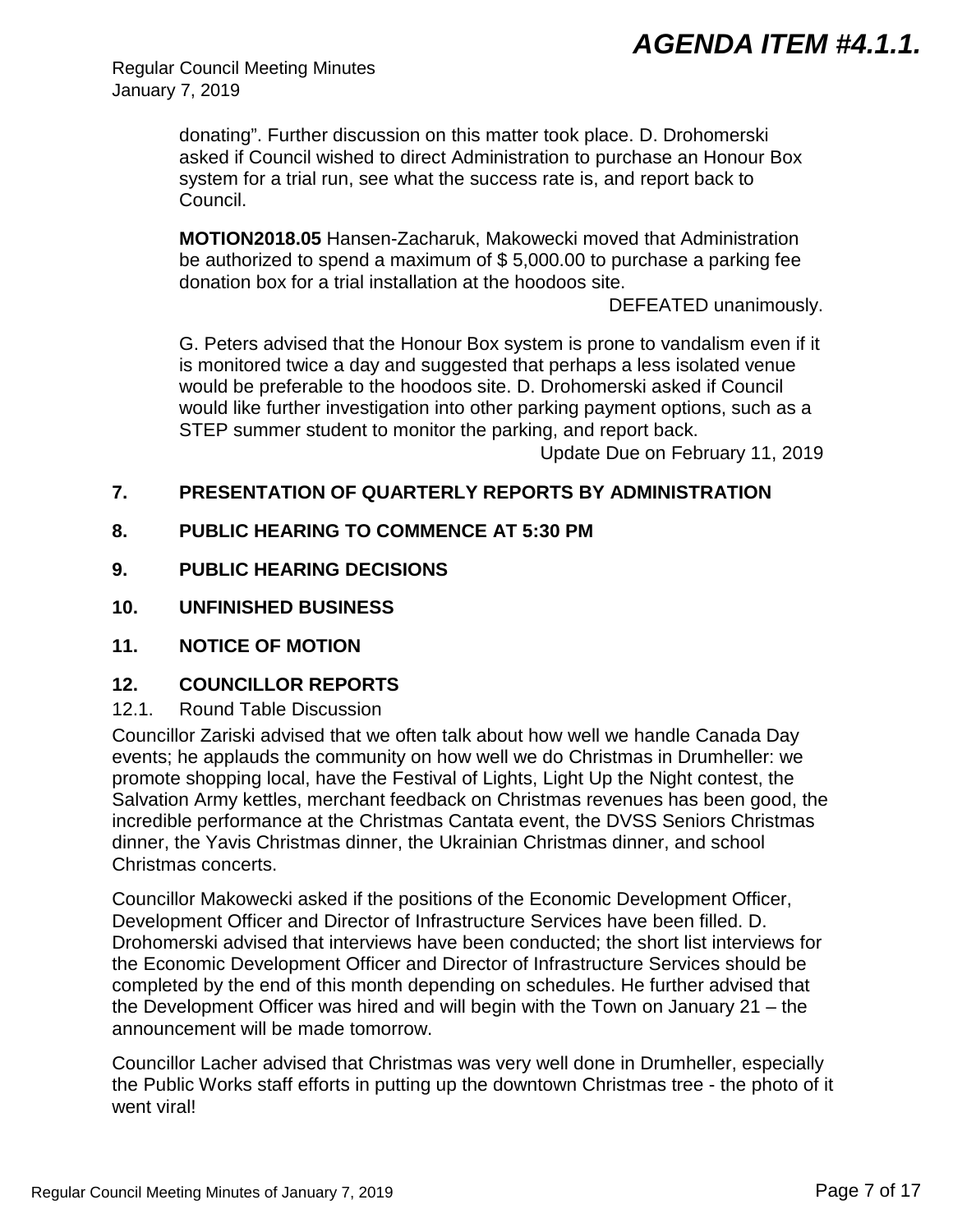Regular Council Meeting Minutes January 7, 2019

Councillor Garbutt advised that the Sandstone Manor operating budget will be presented to Council at the January 21 Regular Council meeting.

Councillor De Mott advised that the Drumheller Public Library will soon offer a monthly Movie and Mingle event for adults. January's theme is "The Trouble with Space Travel" and the library is conducting an online poll on facebook to see which films the public want to see.

Mayor Colberg advised that she would like to work on a calendar of upcoming events by Council.

## **13. IN-CAMERA MATTERS**

**MO2019.06** Lacher, De Mott moved to go In Camera at 5:27 PM. Carried unanimously.

13.1. Labour Matter - Staff Long Service / Recognition Policy (*FOIPP Act Section 23*)

**MO2019.07** Hansen-Zacharuk, De Mott moved to revert to Public Meeting at 5:50 PM. Carried unanimously.

**MO2019.08** Lacher, Hansen-Zacharuk moved to direct Administration to amend Policy 4.02.10.16 Staff Long Term Service Awards/Retirement/Resignation Recognition Awards to include reference to tax implications and to inform the 2018 Award Recipients of the Canada Revenue Agency policy. Carried Unanimously.

## **14. ADJOURNMENT**

There being no further business, Mayor Colberg adjourned the meeting at 5:51 PM.

Chief Administrative Officer

Mayor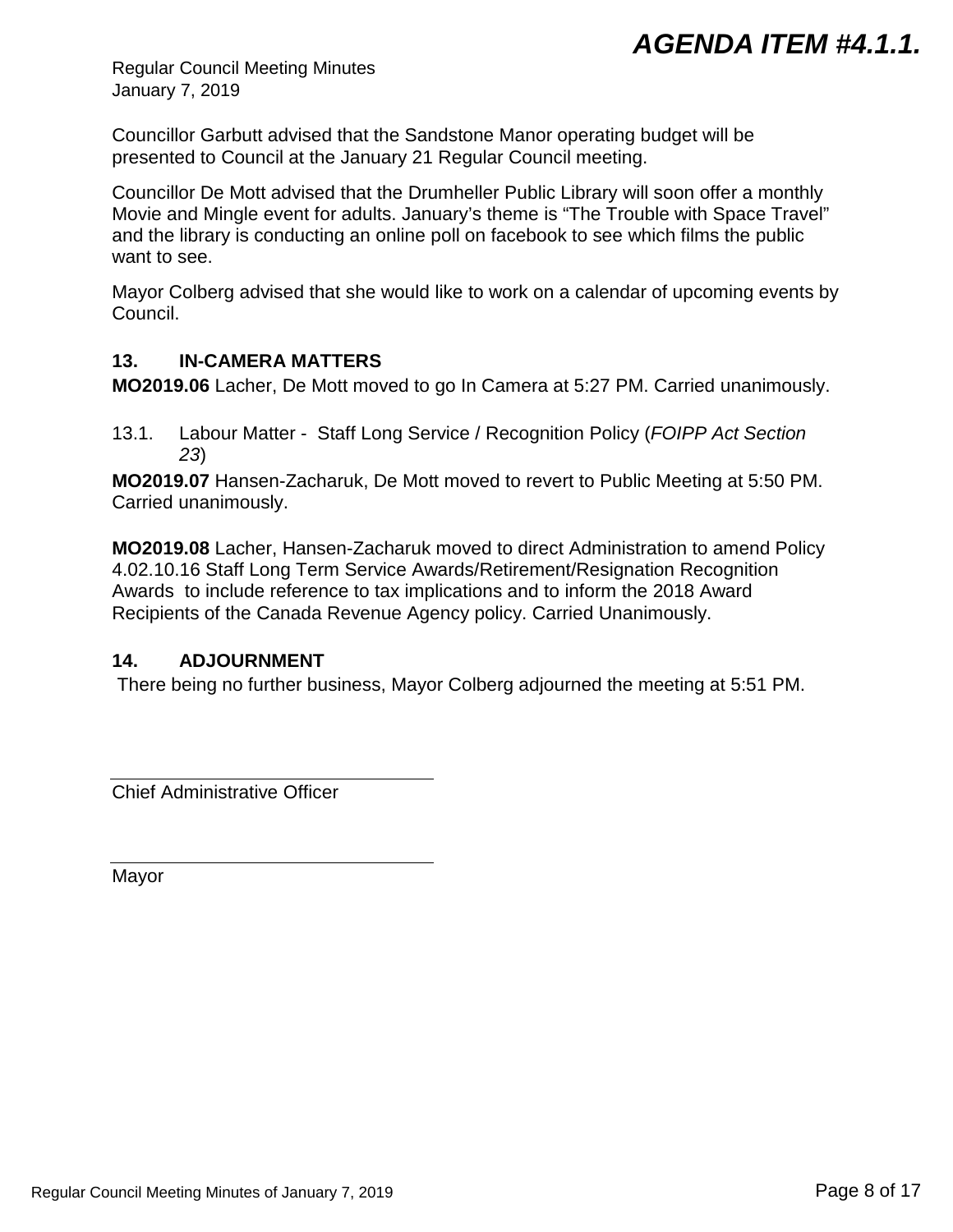<span id="page-8-0"></span>

## ECONOMIC DEVELOPMENT/COMMUNICATIONS CORPORATE / OPERATIONAL **PRIORITIES**

### October 1, 2018 — December 31, 2018

#### DINO BRANDING IMAGE ENHANCEMENT

The Economic Development taskforce is working with a designer to create a new logo and design colours. The first draft was presented to the Advisory Group and work continues.

#### ECONOMIC DEVELOPMENT STRATEGY ACTION PLAN

The Economic Development Advisory Group has completed the Economic Development Action Plan with CAEP. They have also created a top ten priority list of actions for 2019 which will be presented to council by the end of January.

## DOWNTOWN DEVELOPMENT PLAN

A paint pallet and design support for the development of downtown is being created. A blade sign program is being developed to run in conjunction with the storefront grant program.

#### **COMMUNITY PROFILE**

This has not been started yet and will begin once the new full time EDO is in place.

#### COMMUNICATIONS PLAN

Work is ongoing for this plan. The Communications Officer is also creating a crisis communication Plan

#### FLOOD MITIGATION

The Communication plan for the changing the channel on flood communications is being prepared.

 $\sqrt{2\pi}$ 

Julia Fielding

Communications and Economic Development Officer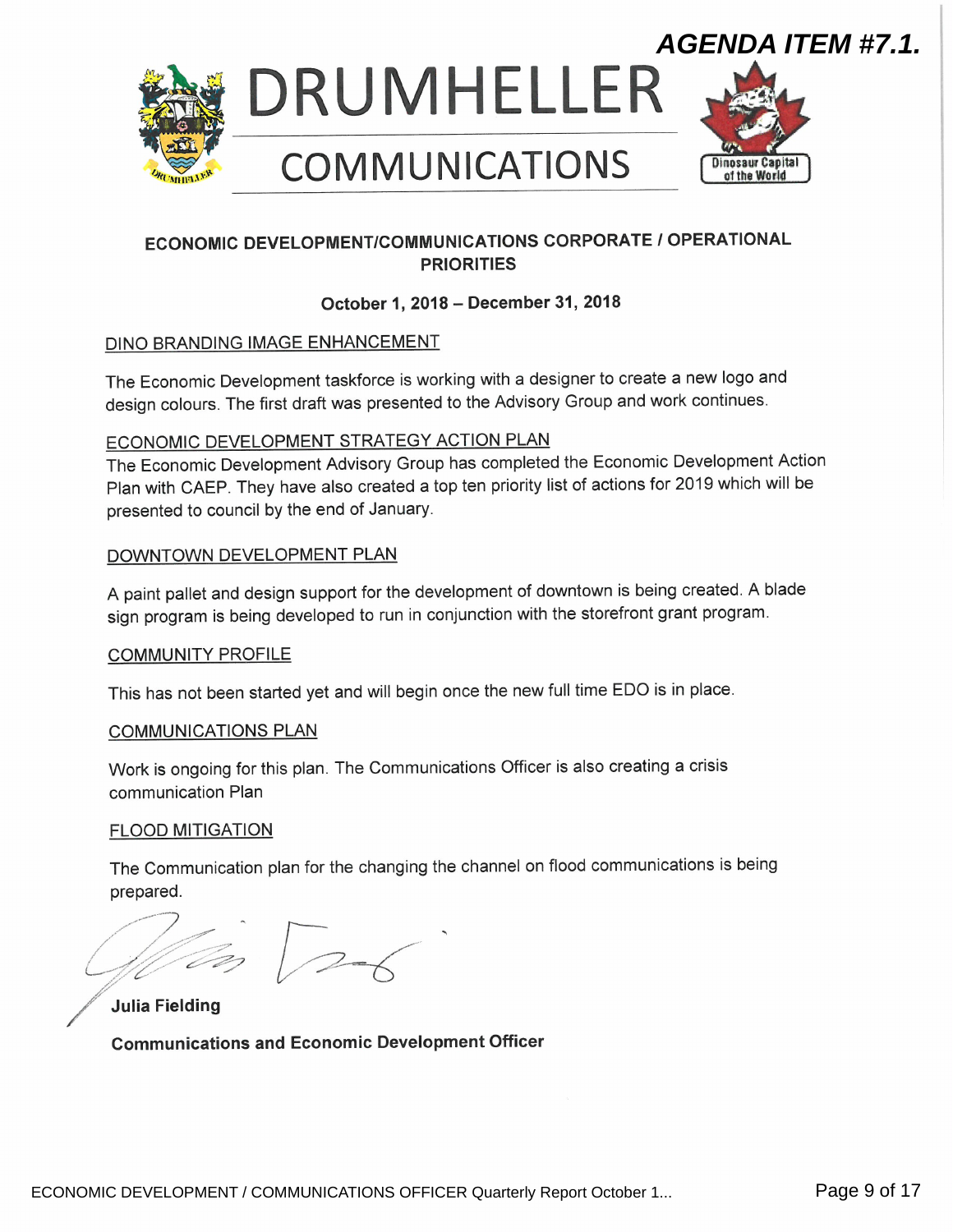# *AGENDA ITEM #10.1.*

## <span id="page-9-0"></span>**Report to Council - January 14, 2019**

## **Re: APL Fountain Park**

Kevin Blanchett, Operations Manager

Reg Bennett, Technical Services Manager

Good afternoon your Worship, Councillors and distinguished guests.

I have been asked to reduce the operating budget and find areas that could be made more cost effective, tonight I will discuss the Water Fountain located at the APL Park. APL stands for Alberta Power Limited.

First a little history for some of us and others a walk down memory lane, in preparing this report I have found that the Town was not the first to build a fountain in this location. I have found photos of a fountain and swimming pool in approximately the same location from 1940. This site is where the Alberta Power Ltd. had their generating plant and by the looks of the fountain, pool and lovely park. There was obviously lots of pride and hard work undertaken by all the Alberta Power employees.

The current fountain was built by the Town of Drumheller and the Rotary Club of Drumheller and opened to the public in August of 1992. The water fountain was designed to be used as a parks landscape feature and a wading pool that everyone could enjoy on the hot summer days.

In October of 2014 new legislation was introduced that would require all wading pools to be filtered. In 2015 because we had yet to install a filtration system, we drained the fountain every night (that was 105.84 M3 at a cost of \$195.84 per day) to comply with the new regulations. In the spring of 2016 the Town installed a filtering system that met the current regulations at a cost of \$125,149.95

For 2016 and part of 2017 the fountain ran well but later in 2017 we started to notice that our water usage was increasing substantially. As a result of using more water we also were using more chemicals which all come at a price. It was determined after investigation that some of the main circulation lines were corroding and needed to be changed.

Our next step was to get pricing on the repair to the fountain, the price for the complete fountain piping rehabilitation from the contractor was \$205,000. The Town spent \$65,000 for repairs in the spring/summer of 2018 (funds that were already approved) MPE Engineering reestimated the cost for the Town if we decided to proceed in 2019. The 2019 price came in at \$185,000.00, than amount came by taking the \$140,000 (remainder of funds from first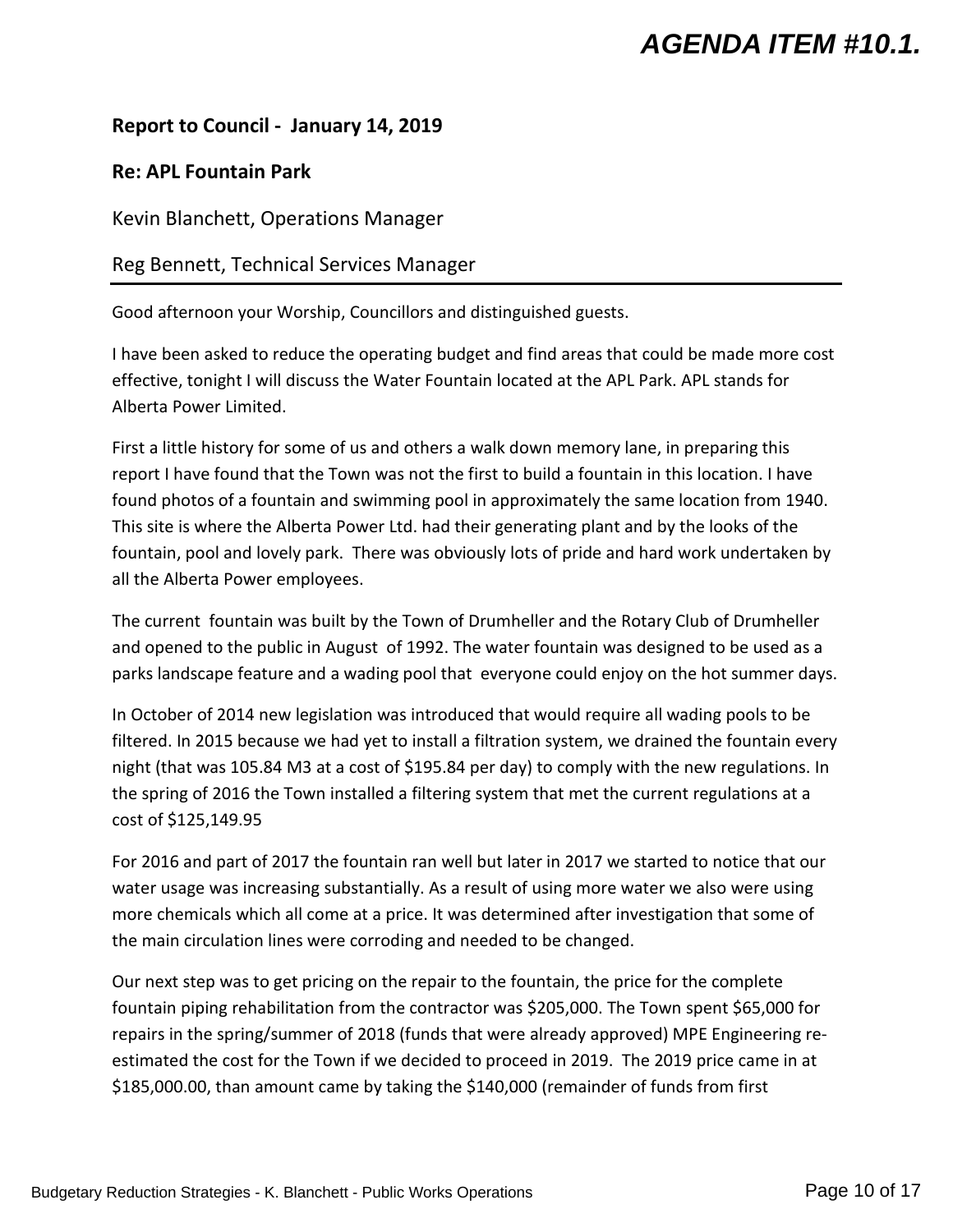# *AGENDA ITEM #10.1.*

estimate) plus a 20% contingency and re-mobilization charge and also budget 10% for engineering fees for the new total of \$185,000. This is the amount that will be needed to keep the fountain running efficiently in 2019.

#### WHAT ARE THE COST TO RUN THE FOUNTAIN EACH YEAR:

2017 fountain usage May to September

- Chemical used- \$14,450
- Contractor repairs- \$2,398
- Water consumption- 12,605 m3 x \$1.85 = \$23,319.00
- Labor 120 hours per month x 5 months= \$27,000
- **Total cost is \$67,167.00 per year**

#### 2018 Fountain cost

- The fountain only ran one month and the cost was **\$12,953.00** for water usage, chemicals and man-hours.
- The contractor price of \$65,000 for repairs would have to be added and a total of \$77,953

#### **What are the alternatives?**

- Reduce the number of months that we use the fountain and save \$12,953.00 per month
- Close the fountain, turn the area into a usable green space
- Charge a user fee, install a fence and charge for admission
- Turn the fountain into a Splash park

Price quotes from Playquest (Sales rep from Calgary) for a splash Park range from \$215,000 to \$289,000. These parks are around 2,400 square feet and would be similar to what we have in our current splash park. We would also have to demolish the existing fountain and that could be done with our staff. Although the price seems it high, it would be \$55,000 higher in cost than the work needed to repair the current fountain. We would save chemicals and labor costs which would add up to \$36,950 per year. We would break even in the second year of operation. The water usage would be higher than that of the current fountain as we would not be recirculating the water, there are systems available that do re-circulate the water but I have not yet received an estimate for that.

That is the information that Reg and I have compiled, are there any questions?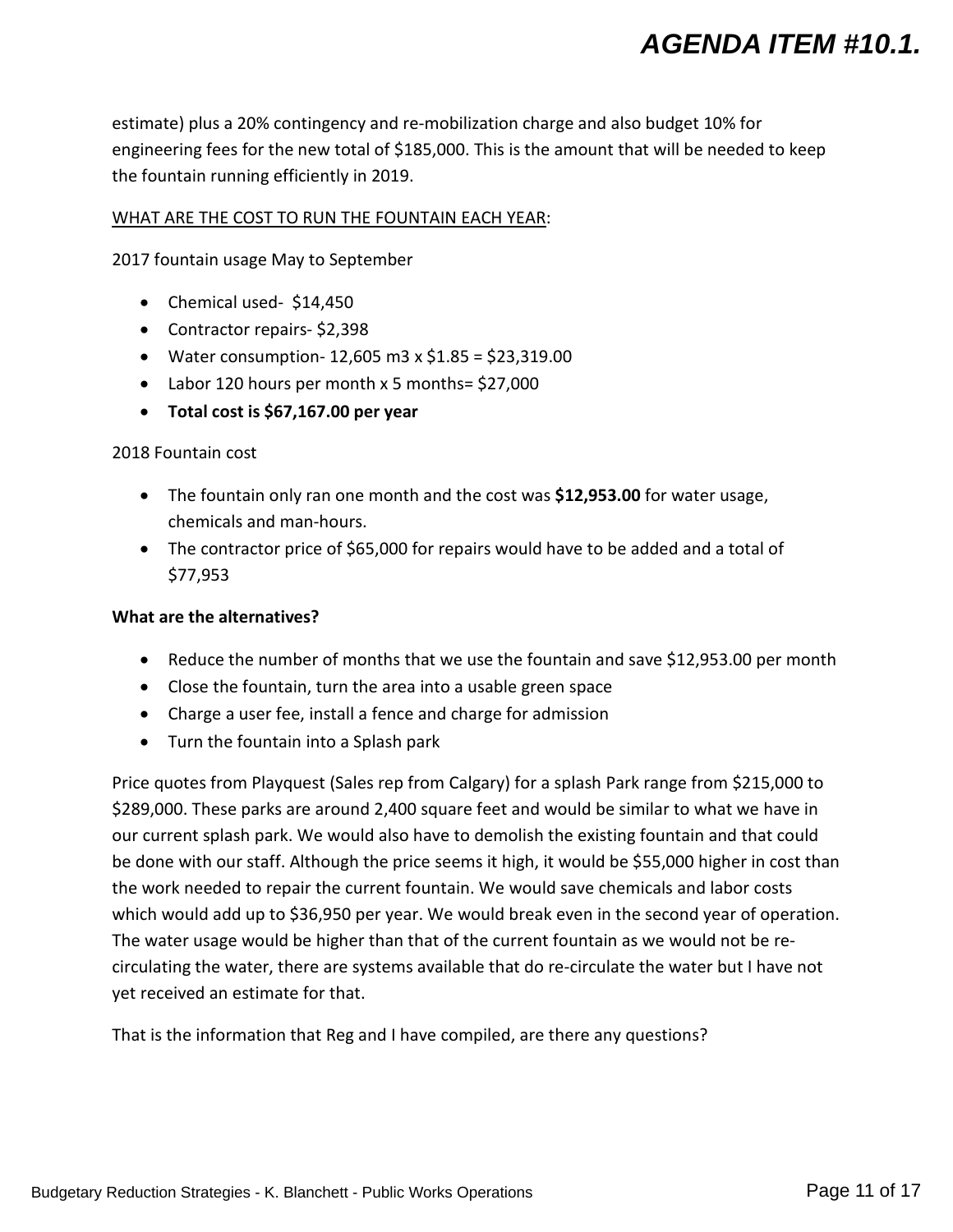## *AGENDA ITEM #10.2.*

## <span id="page-11-0"></span>**Report to Council – January 14, 2019**

## **RE: Budget Reduction Strategies**

#### Darren Goldthorpe, Manager of Arts, Culture and Recreation

The following items were presented to Council for discussion purpose at their request to look for possible budget reductions.

1. **Aquaplex** - Closure of the outdoor pool

– estimated savings of \$40,000.00 utilities, chemicals.

There would be some additional savings in some wages associated to guarding and maintenance.

Having an indoor and an outdoor pool is unique to communities our size. Many people, residents and tourists like having the availability of an outdoor pool. Possible reduced revenue if admissions, and swimming lesson registrations were to decrease.

Administration would try to accommodate as much programming and bookings as possible with only the indoor pool space.

2. **Aquaplex** - Decrease operational season of the outdoor pool

- estimated savings of \$14 000.00 utilities, chemicals.

There would be some additional savings in some wages associated to guarding and maintenance.

Comments same as above.

Change the opening of the outdoor pool from May long weekend and keeping it open to third week of September have it open the last week of June until September long weekend. This reduces the operational period from approximately 19 weeks to 11 weeks.

3. **Aquaplex** - Consider creating a new fee category

– conservative estimate of \$2,000.00 revenue

With the new tot area, develop a Preschool age category of 3-5 year olds with an admission fee of \$2.00.

Public may not like the new fee but it would be consistent with the \$2.00 fee to use the playground at the BCF.

4. **BCF** - Cancel subscription to Fitness on Demand System – savings of \$3,000.00

Despite efforts to increase use of Fitness on Demand program it is under utilized for the annual fees we pay vs. the few that use it.

A small group of members may by upset by removing this service option.

5. **BCF** – Reduce operational hours

– estimated savings of \$11,000.00

Current hours of operation are Monday – Friday 6:00 am – 10:00 pm, Saturday and Sundays  $8:00$  am  $-8:00$  pm.

These hours could be reduced to Monday – Friday 6:00 am – 9:00 pm, Sundays 8:00 am – 6:00 pm (Saturdays could possibly be reduced as well)

Statistics show membership usage decreases in the last hour weekdays and the last two hours on weekends.

May result in unhappy members who use the facility at these times. Budgetary Reduction Strategies - D. Goldthorpe - Arts, Culture & Recreat... Page 12 of 17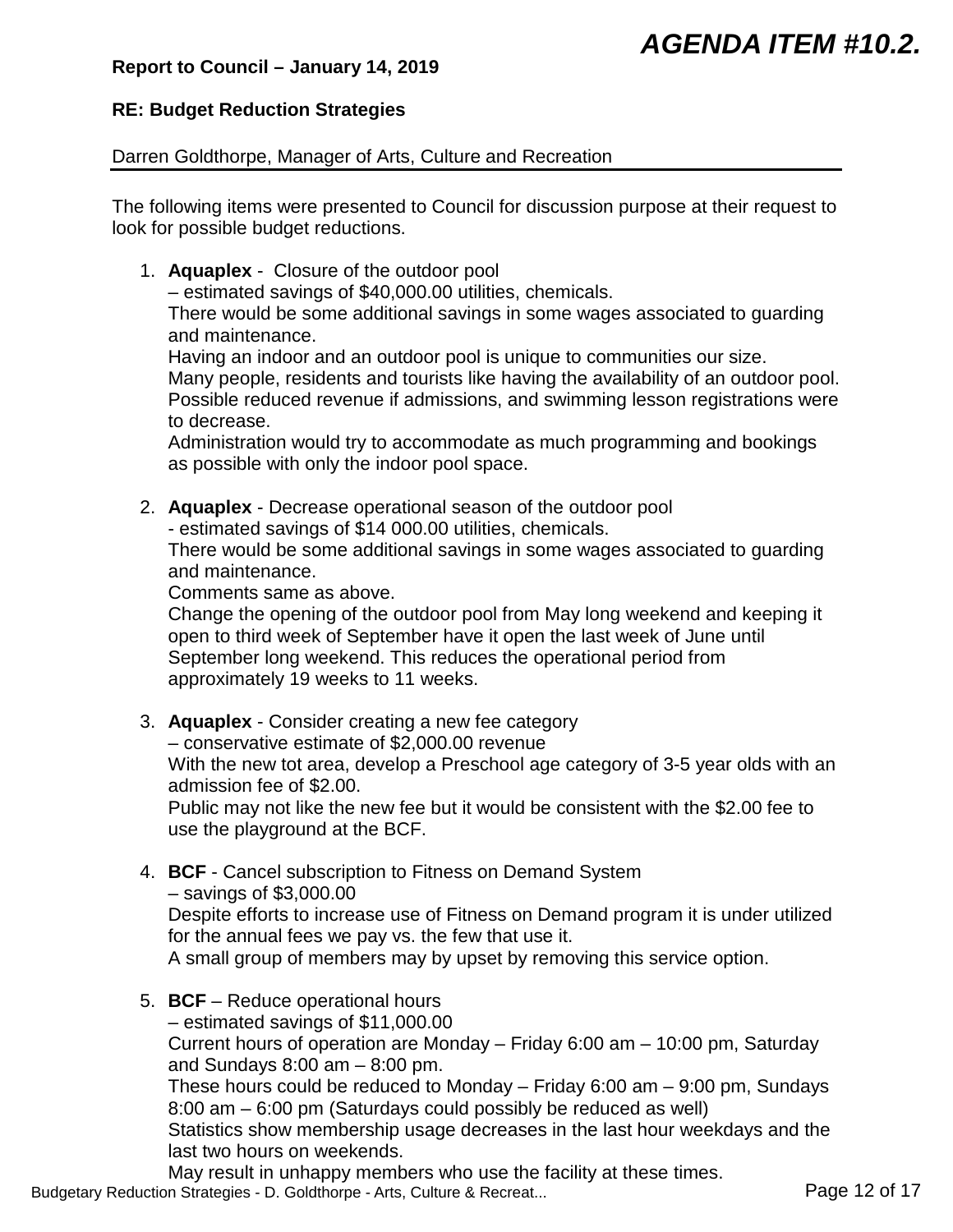# *AGENDA ITEM #10.2.*

- 6. **BCF** Closure on Statutory Holidays – estimated savings of \$6,000.00 BCF is typically open 8:00 am – 8:00 pm on Statutory Holidays with the exception of Christmas Day, Boxing Day and New Years Day. We would remain open on Family Day, Canada Day and Remembrance Day as we host specific events. Holidays proposed to be closed on would be:
	- Good Friday
	- **Easter Monday**
	- **Victoria Day**
	- August Civic Day
	- **Labor Day**
	- **Thanksgiving Day**

May result in unhappy members who use the facility on these days

No decisions were made and Administration is looking for further direction.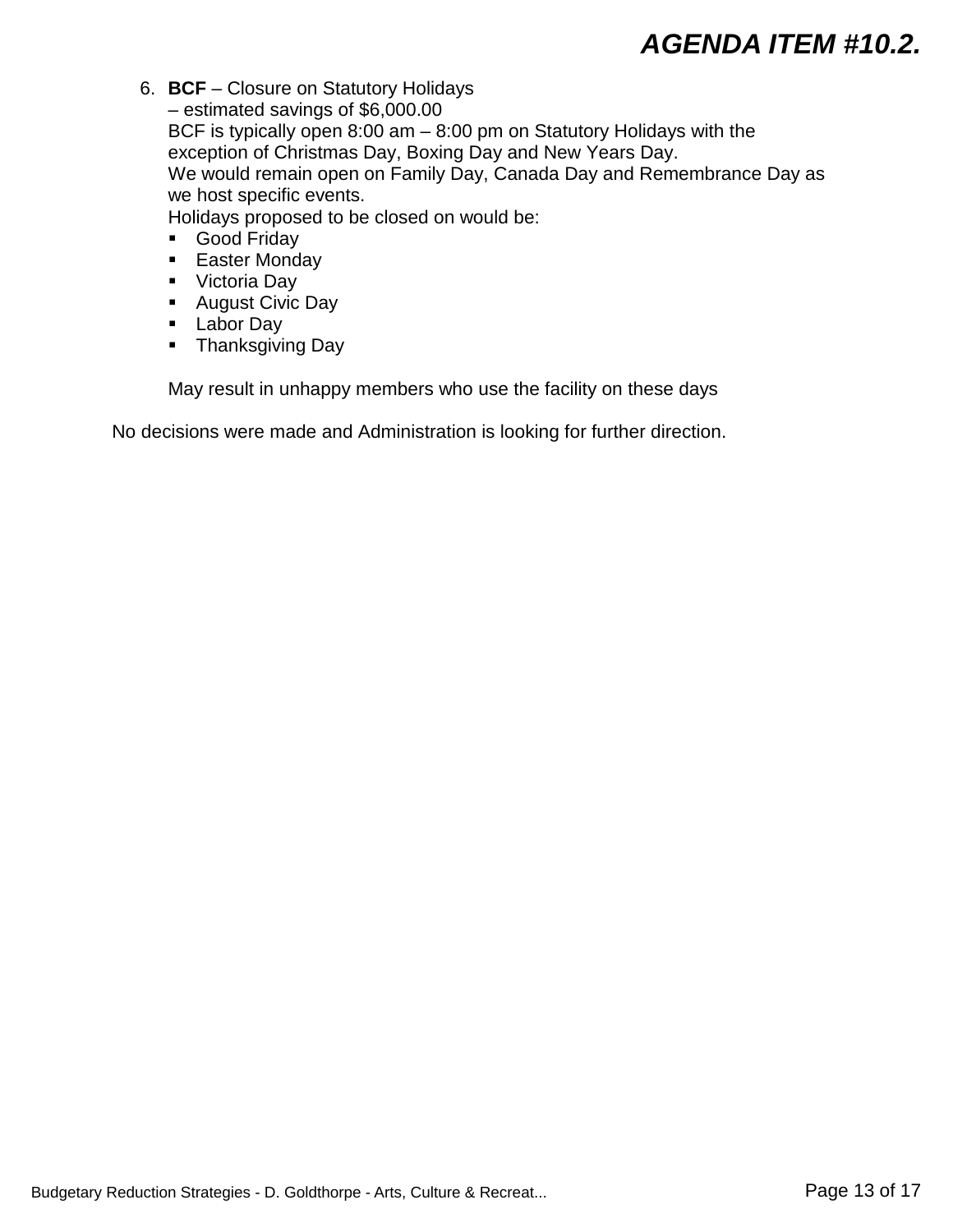## *AGENDA ITEM #12.1.*

## **Sandstone Manor Budget 2019**

<span id="page-13-0"></span>

|                                             | 2019          | 2018                  |                       |     | 2017        |                         |                              |                                     |     |             |                         |
|---------------------------------------------|---------------|-----------------------|-----------------------|-----|-------------|-------------------------|------------------------------|-------------------------------------|-----|-------------|-------------------------|
|                                             | <b>Budget</b> | Actual - Jan<br>- Nov | Budget -<br>Jan - Nov |     |             | over Budget % of Budget | <b>Actual - Full</b><br>year | <b>Budget -</b><br><b>Full year</b> |     |             | over Budget % of Budget |
| Income                                      |               |                       |                       |     |             |                         |                              |                                     |     |             |                         |
| Interest Income                             | 200           | 490.76                | 183.00                |     | 307.76      | 268.17%                 | 311.60                       | 200.00                              |     | 111.60      | 155.80%                 |
| Laundry Income                              | 1,100         | 980.00                | 1,100.00              |     | $-120.00$   | 89.09%                  | 1,125.00                     | 1,200.00                            |     | $-75.00$    | 93.75%                  |
| <b>Rental Income</b>                        | 138,293       | 130,260.00            | 126,768.00            |     | 3,492.00    | 102.75%                 | 138,457.00                   | 132,408.00                          |     | 6,049.00    | 104.57%                 |
| <b>Storage Income</b>                       |               | 0.00                  | 459.00                |     | $-459.00$   | 0.00%                   | 0.00                         | 500.00                              |     | $-500.00$   | 0.00%                   |
| <b>Total Income</b>                         | 139,593       | \$131,730.76          | \$128,510.00          | -\$ | 3,220.76    | 102.51%                 | \$140,043.60                 | \$134,308.00                        | \$  | 5,735.60    | 104.27%                 |
| <b>Expenses</b>                             |               |                       |                       |     |             |                         |                              |                                     |     |             |                         |
| <b>ADMINISTRATION EXPENSES</b>              |               |                       |                       |     |             |                         |                              |                                     |     |             |                         |
| <b>Bad Debts</b>                            | 650           | 650.00                | 366.00                |     | 284.00      | 177.60%                 |                              | 600.00                              |     | $-600.00$   | 0.00%                   |
| <b>Bank Service Charges</b>                 | 200           | 0.00                  | 184.00                |     | $-184.00$   | 0.00%                   | 35.00                        | 200.00                              |     | $-165.00$   | 17.50%                  |
| <b>Contract Management Fees</b>             | 11,676        | 10,409.41             | 11,005.00             |     | $-595.59$   | 94.59%                  | 10,464.00                    | 11,656.00                           |     | $-1,192.00$ | 89.77%                  |
| Dues, Travel & Conference                   | 250           | 214.48                | 230.00                |     | $-15.52$    | 93.25%                  |                              | 500.00                              |     | $-500.00$   | 0.00%                   |
| Insurance                                   | 500           | 0.00                  | 500.00                |     | $-500.00$   | 0.00%                   | 500.00                       | 500.00                              |     | 0.00        | 100.00%                 |
| <b>Copies and subscriptions</b>             | 1,200         | 734.54                | 1,100.00              |     | $-365.46$   | 66.78%                  | 2,710.13                     | 1,200.00                            |     | 1,510.13    | 225.84%                 |
| Postage                                     | 100           | 89.25                 | 91.00                 |     | $-1.75$     | 98.08%                  | 85.56                        | 100.00                              |     | $-14.44$    | 85.56%                  |
| <b>Professional Fees</b>                    | 400           | 0.00                  | 366.00                |     | $-366.00$   | 0.00%                   | 130.00                       | 800.00                              |     | $-670.00$   | 16.25%                  |
| <b>Total ADMINISTRATION EXPENSES</b>        | 14,976        | \$12,097.68           | \$<br>13,842.00       | -\$ | 1,744.32    | 87.40%                  | \$13,924.69                  | \$<br>15,556.00                     | -\$ | 1,631.31    | 89.51%                  |
| <b>MAINTENANCE EXPENSES</b>                 |               |                       |                       |     | 0.00        |                         |                              |                                     |     |             |                         |
| <b>Appliance Replacement/Repairs</b>        | 5,000         | 3,360.90              | 4,584.00              |     | $-1,223.10$ | 73.32%                  | 1,089.84                     | 5,000.00                            |     | $-3,910.16$ | 21.80%                  |
| <b>Contract Labour</b>                      | 7,000         | 4,913.94              | 6,416.00              |     | $-1,502.06$ | 76.59%                  | 5,571.94                     | 7,000.00                            |     | $-1,428.06$ | 79.60%                  |
| <b>Exterior &amp; Interior Repairs</b>      | 13,000        | 10,709.11             | 11,916.00             |     | $-1,206.89$ | 89.87%                  | 13,100.82                    | 11,000.00                           |     | 2,100.82    | 119.10%                 |
| <b>Flooring</b>                             | 1,000         | 0.00                  | 916.00                |     | $-916.00$   | 0.00%                   |                              | 2,500.00                            |     | $-2,500.00$ | 0.00%                   |
| <b>Maintenance Supplies &amp; Materials</b> | 2,000         | 228.88                | 1,834.00              |     | $-1,605.12$ | 12.48%                  | 2,291.16                     | 2,000.00                            |     | 291.16      | 114.56%                 |
| <b>Heating, Plumbing &amp; Electrical</b>   | 8,000         | 8,646.32              | 5,500.00              |     | 3,146.32    | 157.21%                 | 5,859.74                     | 5,000.00                            |     | 859.74      | 117.19%                 |
| <b>Meals Maintenance</b>                    | 300           | 114.36                | 275.00                |     | $-160.64$   | 41.59%                  | 427.64                       | 300.00                              |     | 127.64      | 142.55%                 |
| Maintenance cellphone                       | 2,000         | 1,182.82              | 2,750.00              |     | 114.36      | 43.01%                  | 4,017.50                     | 2,500.00                            |     | 1,517.50    | 160.70%                 |
| <b>Tools</b>                                | 1,000         | 245.33                | 916.00                |     | $-670.67$   | 26.78%                  | 1,056.52                     | 500.00                              |     | 556.52      | 211.30%                 |
| <b>Total MAINTENANCE EXPENSES</b>           | 39,300        | \$29,401.66           | \$<br>35,107.00       | -\$ | 5,705.34    | 83.75%                  | \$33,415.16                  | \$<br>35,800.00                     | -\$ | 2,384.84    | 93.34%                  |
| <b>OPERATING EXPENSES</b>                   |               |                       |                       |     |             |                         |                              |                                     |     |             |                         |
| <b>Janitorial Materials &amp; Services</b>  | 5,500         | 5,047.01              | 5,041.00              |     | 6.01        | 100.12%                 | 6,273.12                     | 5,000.00                            |     | 1,273.12    | 125.46%                 |
| Security                                    | 2,000         | 525.00                | 2,291.00              |     | $-1,766.00$ | 22.92%                  | 1,832.25                     | 2,500.00                            |     | $-667.75$   | 73.29%                  |
| <b>Snow Clearing</b>                        | 4,000         | 1,882.62              | 3,666.00              |     | $-1,783.38$ | 51.35%                  | 1,544.25                     | 4,000.00                            |     | $-2,455.75$ | 38.61%                  |
| <b>Waste Removal</b>                        | 2,500         | 831.67                | 2,750.00              |     | $-1,918.33$ | 30.24%                  | 1,208.01                     | 3,000.00                            |     | $-1,791.99$ | 40.27%                  |
| <b>WCB</b>                                  | 250           | 0.00                  | 0.00                  |     | 0.00        |                         | 57.57                        |                                     |     | 57.57       |                         |
| <b>Total OPERATING EXPENSES</b>             | 14,250        | 8,286.30<br>\$        | 13,748.00<br>\$       | -\$ | 5,461.70    | 60.27%                  | 10,915.20<br>\$              | 14,500.00<br>\$                     | -\$ | 3,584.80    | 75.28%                  |
| <b>Property Taxes</b>                       | 13,000        | 3,990.95              | 13,000.00             |     | $-9,009.05$ | 30.70%                  | 3,691.89                     | 13,000.00                           |     | $-9,308.11$ | 28.40%                  |
|                                             |               |                       |                       |     |             |                         |                              |                                     |     |             |                         |
| <b>UTILITIES</b>                            |               |                       |                       |     |             |                         |                              |                                     |     |             |                         |
| <b>Cable Services</b>                       | 6,000         | 5,580.96              | 5,500.00              |     | 80.96       | 101.47%                 | 5,958.30                     | 6,000.00                            |     | $-41.70$    | 99.31%                  |
| <b>Electricity</b>                          | 14,000        | 9,204.00              | 13,291.00             |     | $-4,087.00$ | 69.25%                  | 10,460.10                    | 13,800.00                           |     | $-3,339.90$ | 75.80%                  |
| <b>Heating Fuel</b>                         | 12,500        | 12,120.82             | 10,500.00             |     | 1,620.82    | 115.44%                 | 11,909.45                    | 10,005.00                           |     | 1,904.45    | 119.03%                 |
| Water & Sewer                               | 12,500        | 10,547.57             | 11,912.00             |     | $-1,364.43$ | 88.55%                  | 11,452.28                    | 12,995.00                           |     | $-1,542.72$ | 88.13%                  |
| <b>Total UTILITIES</b>                      | 45,000        | \$37,453.35           | \$<br>41,203.00       | -\$ | 3,749.65    | 90.90%                  | \$39,780.13                  | 42,800.00<br>\$                     | -\$ | 3,019.87    | 92.94%                  |
| <b>Total Expenses</b>                       | 126,526       | 91,229.94<br>\$       | \$116,900.00          | -\$ | 25,670.06   | 78.04%                  | \$101,727.07                 | \$121,656.00                        | -\$ | 19,928.93   | 83.62%                  |
| <b>Net Operating Income</b>                 | 13,067        | \$40,500.82           | \$11,610.00           | \$  | 28,890.82   | 348.84%                 | \$38,316.53                  | \$12,652.00                         | \$  | 25,664.53   | 302.85%                 |
| <b>Other Expenses</b>                       |               |                       |                       |     |             |                         |                              |                                     |     |             |                         |
| <b>Capital Reserve Recorded</b>             |               |                       |                       |     |             |                         |                              |                                     |     |             |                         |
| <b>Total Other Expenses</b>                 | Ĭ.            | \$<br>0.00            | \$<br>0.00            | \$  | 0.00        |                         | \$<br>0.00                   | \$<br>0.00                          | \$  | 0.00        |                         |
| Net Other Income                            |               | \$<br>0.00            | \$<br>0.00            | \$  | 0.00        |                         | \$<br>0.00                   | \$<br>0.00                          | \$  | 0.00        |                         |
| Net Income                                  | 13,067        | 40,500.82<br>\$       | \$<br>11,610.00       | \$  | 28,890.82   | 348.84%                 | \$<br>38,316.53              | \$<br>12,652.00                     | \$  | 25,664.53   | 302.85%                 |

| <b>Rental income</b> | # |    | Rent |     |          |
|----------------------|---|----|------|-----|----------|
| Single units         |   | 6  |      | 550 | 39600    |
| Double units         |   | 14 |      | 640 | 107520   |
|                      |   |    |      |     | 147120   |
| Vacancy @ 6%         |   |    |      |     | 8827.2   |
| Estimated rent       |   |    |      |     | 138292.8 |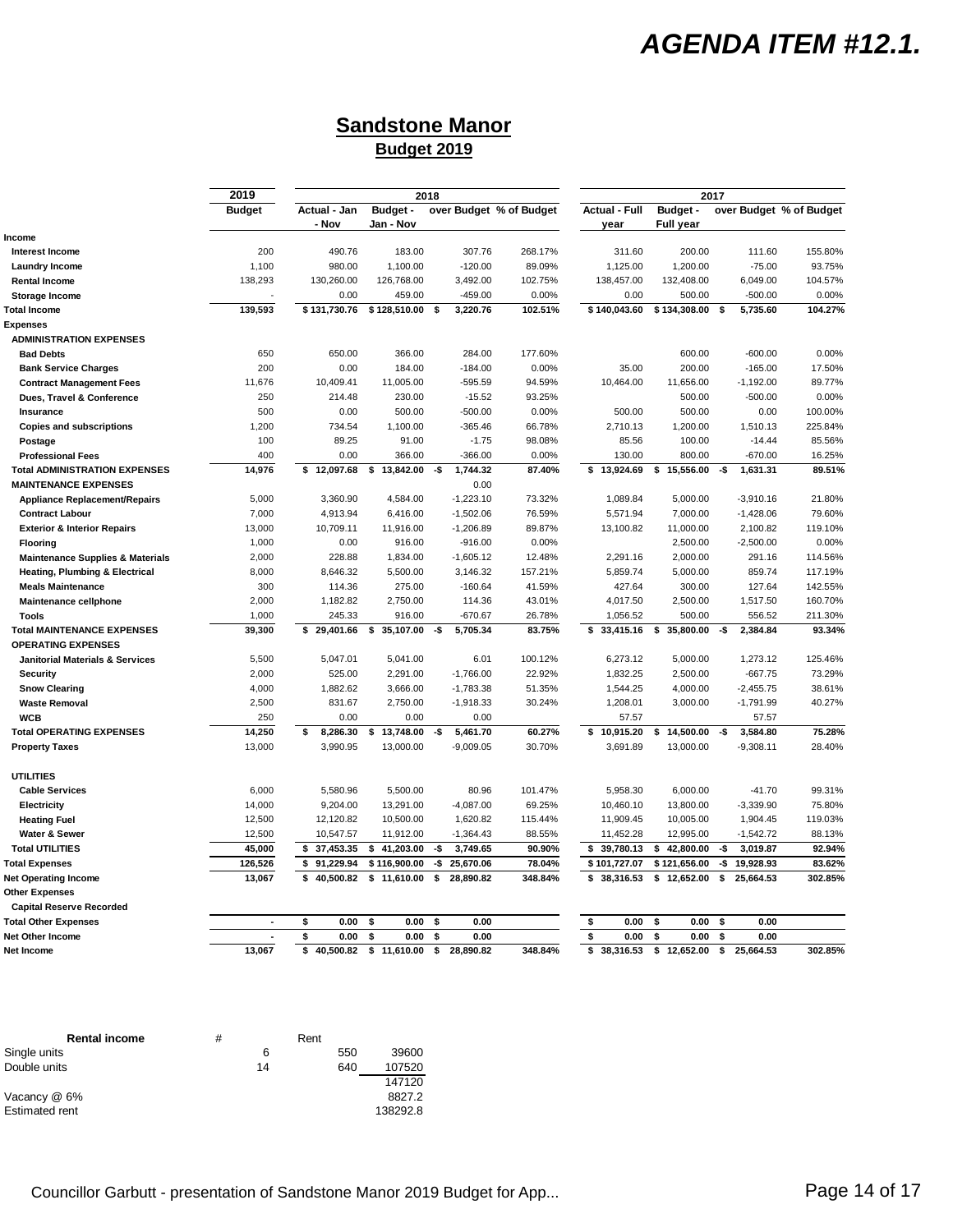## <span id="page-14-0"></span>Section 4 Benefits **Policy No.4.02.10.16 Staff Long Term Service Awards/Retirement/Resignation Recognition**

|            |                    |            |                   | Page:     | 1 of 3 |
|------------|--------------------|------------|-------------------|-----------|--------|
| Issued to: | All Manual Holders | Issued:    | December 29, 2004 | Replaces: | n/a    |
| Issued by: | Corporate Services | Effective: | November 13, 2018 | Dated:    | n/a    |

## **1 POLICY**

1.01 Employees who have dedicated milestone years of service to the Town of Drumheller deserve special recognition and thanks for their contributions. In recognition of their contribution, the Town of Drumheller shall annually express its gratitude by honouring major milestones in an employee's service for the following:

**Long Term Service Resignation Retirement** 

# 2 **PURPOSE**<br>2.01 The purpose

The purpose of this Statement of Policy and Procedure is to establish that Long Term Service, Resignation and Retirement awards are given in an appropriate, fair and consistent manner in recognition to all Town of Drumheller employees.

# **3 SCOPE**

This Statement of Policy and Procedure applies to all employees. Employees who are on maternity, paternity, short term or long term disability leave, actual service will be considered in the calculation of their years of service. In the case of part-time or casual employees, actual service will be considered in the calculation of their years of service.

#### **4 RESPONSIBILITY**

- 4.01 The Chief Administrative Officer shall be responsible for ensuring the consistent implementation of this policy.
- 4.02 Human Resources staff shall monitor each employee's service record to insure that the length of service may be retrieved in five-year increments and that an annual listing of employees eligible for their service awards is provided to the Directors. Directors are responsible to assist the implementation and promotion of this policy within departments.

## **5 DEFINITIONS**

None

**6 REFERENCES and RELATED STATEMENTS of POLICY and PROCEDURE** No.4.02.10.15 — Long Service Benefit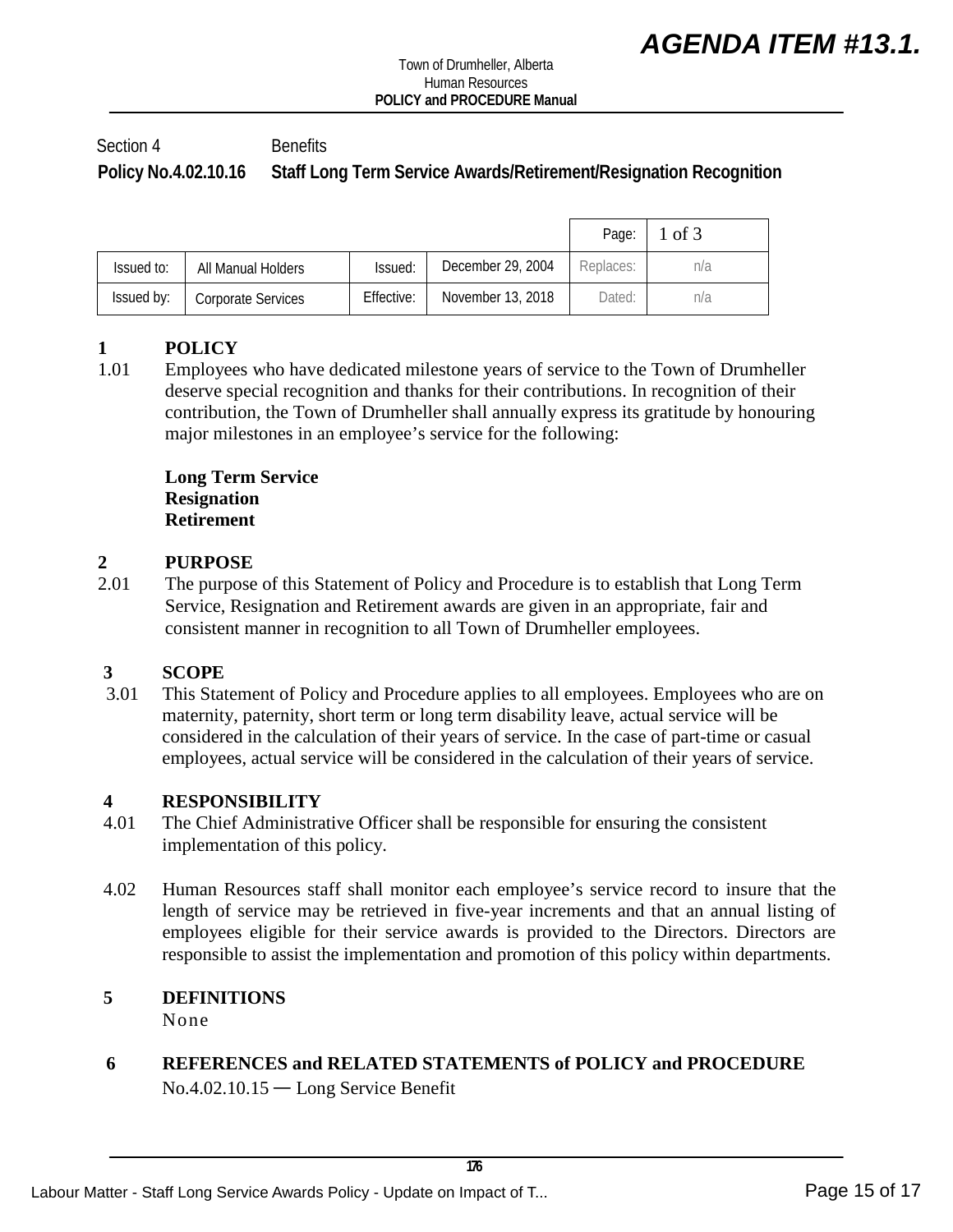Section 4 Benefits

**Policy No.4.02.10.16 Staff Long Term Service Awards/Retirement/Resignation Recognition**

|            |                    |            |                   | Page:     | 2 of 3 |
|------------|--------------------|------------|-------------------|-----------|--------|
| Issued to: | All Manual Holders | Issued:    | December 29, 2004 | Replaces: | n/a    |
| Issued by: | Corporate Services | Effective: | November 13, 2018 | Dated:    | n/a    |

## **7 PROCEDURE**

## 7.01 **Long Service**

Employees who reach 5 years of service and beyond in five year increments shall be recognized at the Town's Christmas Party annually with a gift card to a local business equivalent to \$10.00 per year of service or a day(s) off to be taken following the year of recognition as follows:

5 years - \$50.00 or 1 day off;

10 years - \$100.00 or 2days off;

15 years - \$150.00 or 3 days off

20 years - \$200.00 or 4 days off;

25 years - \$250.00 or 5 days off (capped at 5 days);

30 years - \$300.00 or 5 days off (capped at 5 days);

35 years - \$350.00 or 5 days off (capped at 5 days);

40 years - \$400.00 or 5 days off (capped at 5 days);

## **Resignation**

Employees who resign from the Town shall be recognized with a gift card to a local business equivalent to \$10.00 per year of service commencing at their tenth year of service:

 $$100 - $190$  for  $10 - 19$  years of service;

 $$200 - $290$  for  $20 - 29$  years of service;

\$300 - \$390 for 30 – 39 years of service; and

 $$400 - $490$  for  $40 - 49$  years of service.

Should employees wish to host a lunch for an employee who resigns, the cost of the lunch would be at the co-workers' expense. The Town will provide the use of a Town facility.

The funds paid for the gift card will be allocated to the budget of the respective department.

## **Retirement**

Employees who retire from the Town shall be recognized at the Town's Christmas Party with a gift card to a local business equivalent to \$10.00 per year of service commencing at their tenth year of service similar to the resignation gift allotment.

Retirees will be acknowledged at the Town Christmas Party. The retiring employee's partner's tickets shall be paid for by the Town. Employees retiring with over 20 years of employment will be entitled to a retirement